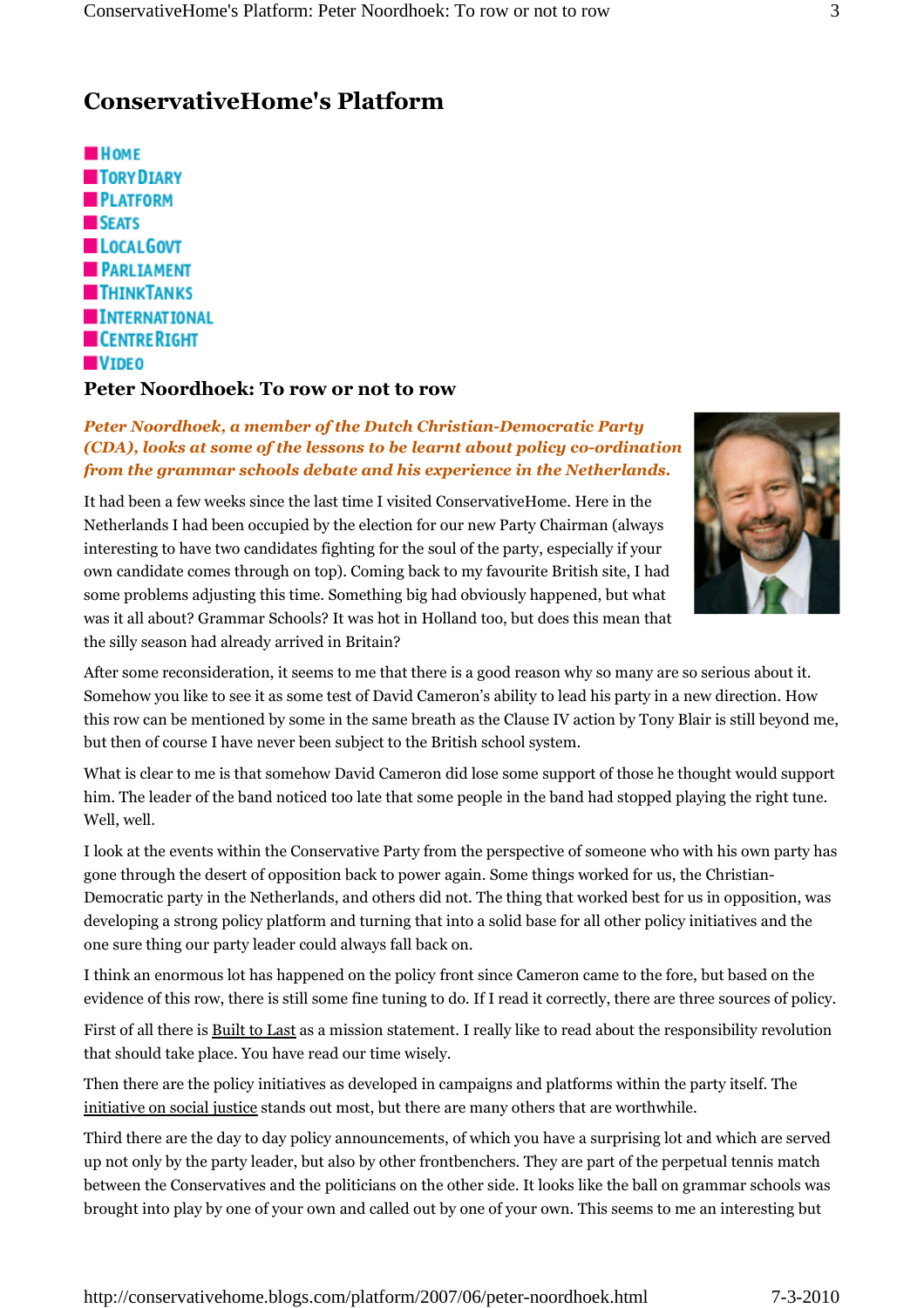not very regular way to play tennis.

The question is this: do these three line up? Compared to what I think is a solid base for returning to power, my answer is: no, not yet. Partly because this is still a work in progress. The midterm review shows that much progress is made, but it is more than work that still needs to be done. The connection between Built to Last and the different policy initiatives is there on a conceptual level but not yet on an intuitive level.

The real vulnerability seems to me to be between the policy initiatives and the day to day initiatives. In our party we have a Scientific Institute that is responsible for all basic policy initiatives, aided and supported by a great many party members. The institute stays away from the day to day politics, but it is very clear where the long term strategy is developed. It is no accident that our party leader and now prime minister used to work for this institute and that the director of the institute is the first writer of the electoral platform. The prime minister and the head of the institute are together the main custodians of our mission statement and the policies that flow from it.

In our party it is therefore not very likely that a position can be taken on a certain aspect of the education policy that has not been discussed first in one of the policy platforms connected to the Scientific Institute. Members of the Parliament are usually part of these discussions. Should something happen anyhow, as can be the case of course, there is always a line to fall back on, keeping the need for improvisation to a minimum.

In your party things work differently from ours and that is probably for the better. So I do not think you should follow our example to the letter. But I do suggest that you put in an extra effort to align the different policy efforts. You should all row together, and not row from row to row, if I may play with your language for a moment.

More seriously: David Cameron should not be brought into a position that he has to clarify as a leader what should have been clear already as a matter of party policy. A leader leads best when the followers can lead themselves.

June 29, 2007 at 07:33 in Peter Noordhoek | Permalink

## **Comments**



Pisaboy zei... Thanks Peter. I hope the Christian Democrats can get things going in your government.

Antwoorden June 30, 2007 at 15:13 Reageer hieronder of meld aan met TypePad Facebook Twitter en meer...